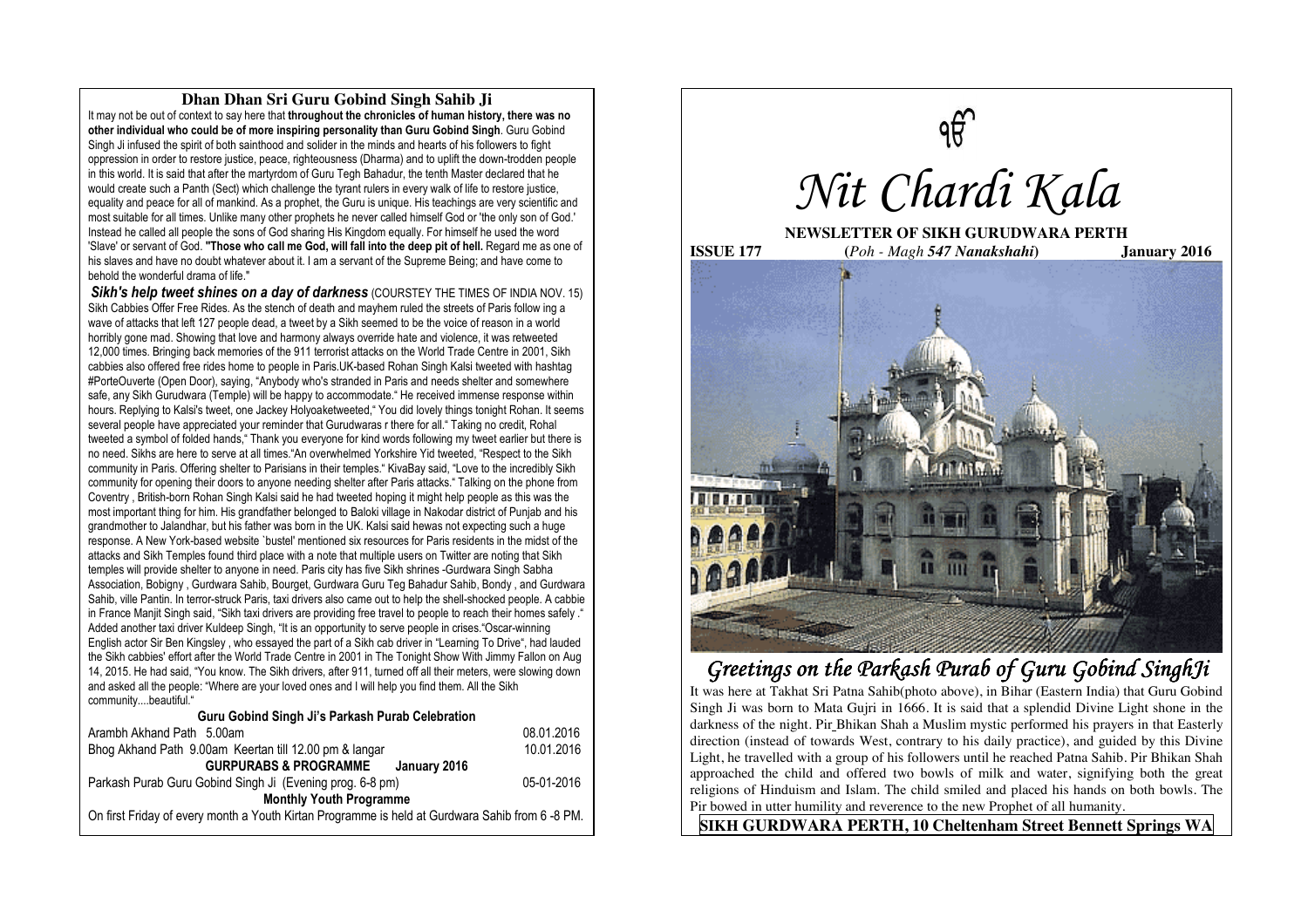### **The Day I Bowed and Gave My Head** by Inderjot Kaur (Panama)

**Wahe Guru ji Ka Khalsa, Wahe Guru Ji Ki Fateh!** It was an intense hot-humid day on Wednesday, September 21. It would be the last available day on my visit to Amritsar to take Amrit. Initially the plan was to



go to Anandpur Sahib and take it there, but Guru ji had something else in mind. There was something about the gathering presence of all the ten Gurus and the Sri Guru Granth Sahib at the Harimander Sahib that made me intuitively realize that my itinerary was no longer mine. My life was no longer mine. It belonged solely to Wahe Guru ji and adhere to the Khalsa panth. So the first step in that direction was seeing myself, along with 150 others, small babies included, being herded into the Gurdwara atop the Akal Takhat to receive Amrit. (not the babies of course, the mothers.) It was the longest three hours of my life. The entire ceremony was in Punjabi and what I had picked up at Punjabi school went out the window, my brain **I**ust froze. Only by Guru Ji's grace did I hold my ground that day and not run in the

opposite direction succumbing to physical or mental fatigue, or defeat. There were two key points for me. The first was when the Amrit nectar was being prepared. I have no recollection of how long it took the Panj Pyare to recite all the banis, but we had to remain standing, at attention, with hands folded in prayer. It could have been 45 minutes, an hour, who knows. All I knew at that point was that we were like soldiers standing at attention during a drill. It didn't matter if we were uncomfortable, thirsty, hungry, sick or tired or if we had to go to the restroom. It wasn't about us anymore, it wasn't about me anymore, it was all about Wahe Guru Ji. I remember calling out to Guru Gobind Singh Ji, quite annoyed, feeling fatigued and about to pass out, saying, 'Guru Ji, you brought me here, you see me through this!' I remember that more than a dozen women remained standing. And across from us the men were still on their feet, not even giving a hint to wanting to take a break and sneakily sit down without the Sevadar noticing. This was when I understood that my roles would be as a Sikh, a Kaur then a Woman, in that order. How my actions and way of delivering the roles would affect the continuity of Khalsa, not only from a spiritual standpoint, but from a human standpoint as well. So women want equal rights? In Sikhi equal rights is a given, five hundred plus years before Gloria Steinem and the feminists of the 60s ever marched the streets in protest and burned their bras to prove their point. With this equal role, it means equally taking the good with the bad, and taking with the brunt of standing out in a crowd. The agonizing process of accepting my femininity not by society's standards as I was always taught to do, being brought up in Latin America: sporting hairless legs and underarms and parts that I will not mention, having a Botox friendly face or feeling bad if my chest was not up to par with the Siliconed triple D girl next to me, in a nutshell wearing my sexuality on my sleeve because that was understood to be girl power, but all it did was throw me as well as many other women into a vicious cycle of self-hate, confusion and poor decisions in all areas of life - often humiliating and life threatening decisions as well. But instead I accepted my femininity in the most loving and healing way, by Wahe Guru Ji's standards, which are to stop trying to find every excuse in the book as to why as an Amritdhari Sikh woman I didn't have to wear a dastar like my brothers, like my husband, and like my father Guru Gobind Singh ji. As well as to understand that tweezing this facial hair or that wild one over there would no longer be part of my lifestyle. Hair is hair and to continuously argue about it, even within myself, was becoming fruitless. And my physical body was mine alone, to keep and respect and take good care of because it was the carrier of my mind and my heart, that which cocoons my soul. Besides, there were now more important things to focus on in life than altering the uniform. And for future consideration, as a Kaur married to a full kesh and beard, turban-wearing Punjabi Singh, how could I support him in days when his beard or turban may create an issue in some other person's life; someone who was ignorant regarding its true purpose, if I had no idea what that felt like in person? How

would I make sure his Sikhi is always strong, even though he held his own alone very well for all his life before we met. How would I have the audacity to teach my future son and daughter the value of Sikhi in its entire context; from the heart, as well as the outer form, if I myself didn't experience it first hand and understand it with all six senses? Moreover, nothing is more annoying and disheartening to a child than hearing an adult they fully trust, turn into the biggest walking contradiction by ordering them to 'Do as I say, not as I do.' So a dastar is part of it, full body kesh is part of it, whether I like it or not. If I am to call myself a Sikh, especially after having taken Amrit, my gender has no say in the matter; there are absolutely no perks because I was born with a uterus. As a Singh is called to do so, this means that I stand out in a crowd on a daily basis and that's despite positive, negative and confused reactions from friends and strangers, even if I am the only Sikh in the neighborhood, at my job, in the country, in my original immediate blood family. Besides, why do boys get the brunt of the responsibility and not the girls? Is it because they are more important and capable than us? No, we are all equal in Sikhi, are we not? The second key point was… well let me fast-forward to the last 30 minutes of the ceremony. I was one of the last ones in line to receive the Amrit. It was indescribable. Being a sugar freak, the sweetness had something about it, it was no longer sugar and water, it had transformed, evolved. I didn't even flinch when it was sprinkled five times in my eyes, and it was like healing oils when it was sprinkled over my lowered head. Upon standing again to greet the Sangat after having bowed to Guru Ji, as I turned to greet and take my place with the Kaurs who had already been blessed before me, all I could see was a row of smiling older bibis grinning from ear to ear. Then, as we drank the nectar again for that last time together as the Khalsa Panth, it was done.

### *The pact was sealed. We had given our heads.*

Did I change? Yes, inside and out. Is it intense? Yes, in many ways. What do I say to anyone considering receiving Amrit? Do it, Guru Ji will guide you and support you, quite literally. And to those who say it is not necessary to do this in order to be a Sikh? Don't knock it 'til you try it. It has an unlimited lifetime warranty of no negative side effects. Furthermore, one last observation, upon hearing that I had just received Amrit, I heard many sound and wise words of advice from both Amritdhari and non-Amritdhari Sikhs. I listened and mentally took in what made sense, and discarded what didn't. All in all, during the Amrit Sanchar, Guru Ji had been clear on exactly how I was to live my life from there on out until my last breath. I am not a better Sikh than the one who is not Amritdhari. I just personally chose to become Amritdhari because it would be the only way I would be able to understand Sikhi in its entirety. I didn't want to pick and choose as if Sikhi were a fruit bowl. I wanted to give it the utmost respect it deserved, especially as an outsider coming in. And so I accepted the entire package. I have no regrets. But one thing I do say, in the times we live in — and we all know deep down that these times are different than our parents' times, or even our grandparents' lifetimes — Sikhi plays a very specific and important role for the world. As Amritdhari I don't have the right to scold or rebuke that Sikh who chooses not to take Amrit nor that Sikh who cuts his hair or shaves her legs. If I did, then I will have lost my entire understanding of bowing and having taken Amrit. There is no room for ego now. Not even if I am genuinely zealous about sharing my enlightened experiences with other Sikhs. I must always remember the teachings of every single Sikh Guru that dedicated and sacrificed his life to establish Sikhi. In order to keep my bana I must keep working on the core, the heart; keep my head bowed low, serve everyone and let the other, even if he or she is not Amritdhari have the humbling and divine experience of serving me so I can learn how to receive from him or her with an open heart because Wahe Guru Ji is everywhere and in everyone. Langar is not only in eating, but also in every action we take that involves another. Ultimately, it is my actions that speak loud and clear amongst the crowded sea of Sikhs and non-Sikhs alike